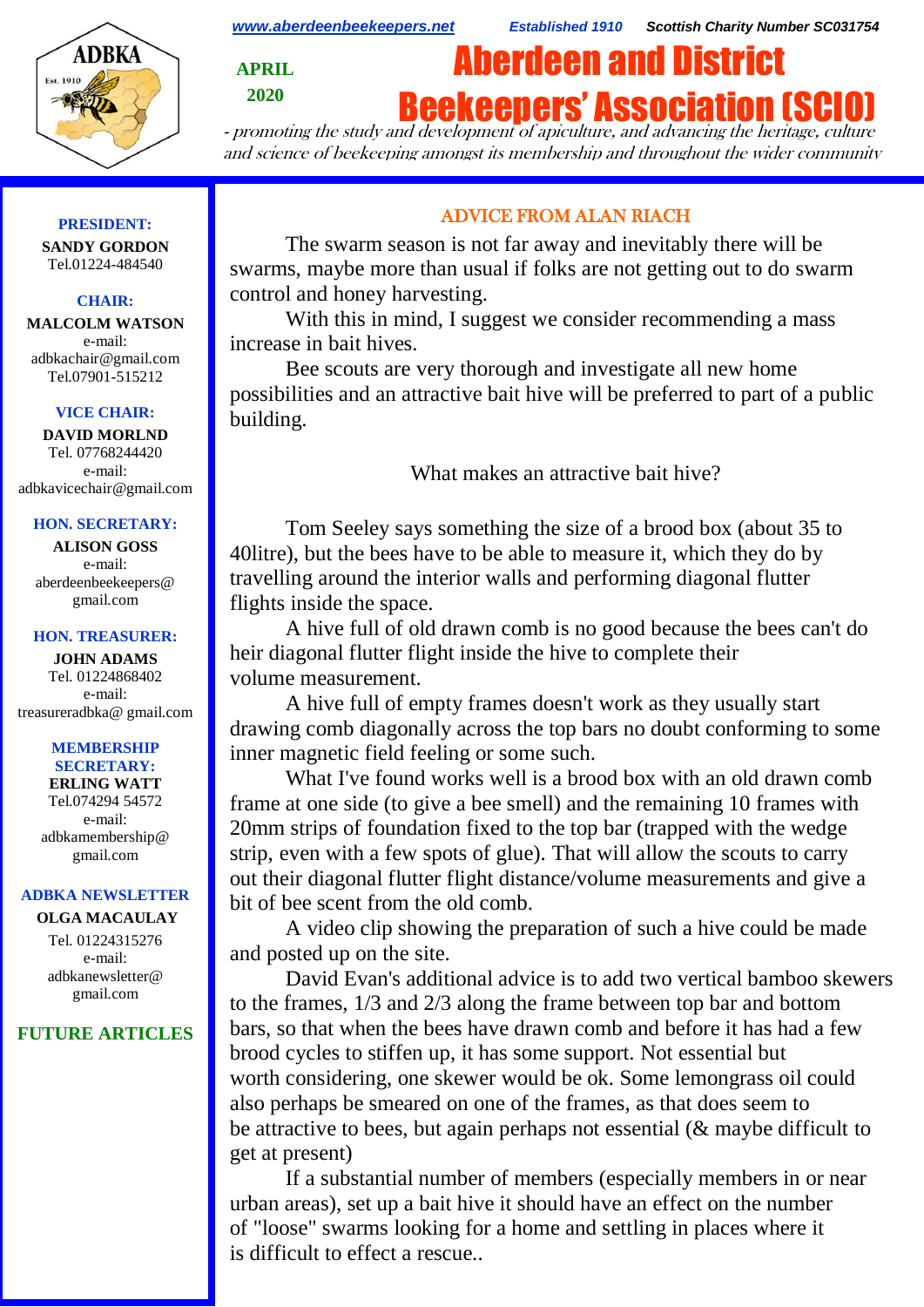# ADBKA - THE PAST TEN YEARS

2010 saw the centenary of the Association and then Chairman John Cooper wrote an interesting history of the Association which was published as a booklet for members and later added to the Association website. It can be found at…

<https://aberdeenbeekeepers.net/a-brief-history-2010-to-2010/>

2020 felt an appropriate time for a short update, so some of the past chairmen have collaborated to summarise the Association's past ten years…

In 2011 The Scottish Agricultural College informed the Association that because of a planned new housing development the ADBKA apiary site at Craibstone would no longer be available to rent. Chairman John Cooper ably led a 'New Apiary' project. Several sites were identified and inspected and the Committee chose a site offered by National Trust Scotland (NTS) at Crathes Castle.

Approximately 70% of the cost of a large log cabin to be erected on the Crathes site was obtained primarily from the Aberdeenshire Council LEADER programme, followed by a grant from Scottish Natural Heritage. The balance came from the Association's reserves.

Two busy years for the Committee culminated in a lease being signed with NTS in 2013. Planning permission was obtained and the cabin was purchased from and erected by a local firm.

Throughout its history ADBKA has always managed to put together small teams of volunteers to carry out necessary work. Just such a team moved hives and equipment from Craibstone to Crathes and completed work on the cabin and site.

A new chapter in the ADBKA story started not only with the opening of the Crathes apiary on 17<sup>th</sup> May 2014, but at the AGM in the same month Members approved a resolution to convert ADBKA from an unincorporated charity to an Incorporated Charity and to adopt the legal form of a Scottish Charitable Incorporated Organisation, or 'SCIO'. A Special General Meeting held on the 18th October gave the final go-ahead and on the 1st of January 2015, for the first time since its establishment in 1910, ADBKA became a corporate body. Committee members, now free from the risk of personal liability, became Trustees of the newly formed charity.

New technology increasingly had an impact on the day to day running of the Association. At the start of the decade, 174 members were receiving their monthly newsletter by email, compared to 128 by post; by 2019, the corresponding figures were 226 and 38. By 2015, ADBKA had its own Facebook page, providing members with an instantaneous, two-way line of communication, and by 2019 around 40% of the membership were in a Facebook discussion Group. A new website launched in May 2016, ensured that the Association's online presence kept pace with developments in the digital world. The Association logo, which had fallen into disuse, was modernised and more widely used from 2018.

ADBKA continued to promote beekeeping at local shows, events and in primary schools. Following the Scottish Qualification Authority's initiative in 2017 to offer a National Progression Award in beekeeping, the Association also started to work with secondary schools.

The spring classes continued with 80-100 participants each year. The sustained demand was probably related to an increase in mass media coverage of bees and honey bees, and especially threats to their survival, and a general growth in beekeeping in the UK.

There were 264 Members at the end of 2019. A membership survey revealed that perhaps 40% of the membership could be considered beginners with less than two years beekeeping experience, but that at least 12% of members (and probably up to perhaps 25%) had kept bees for decades.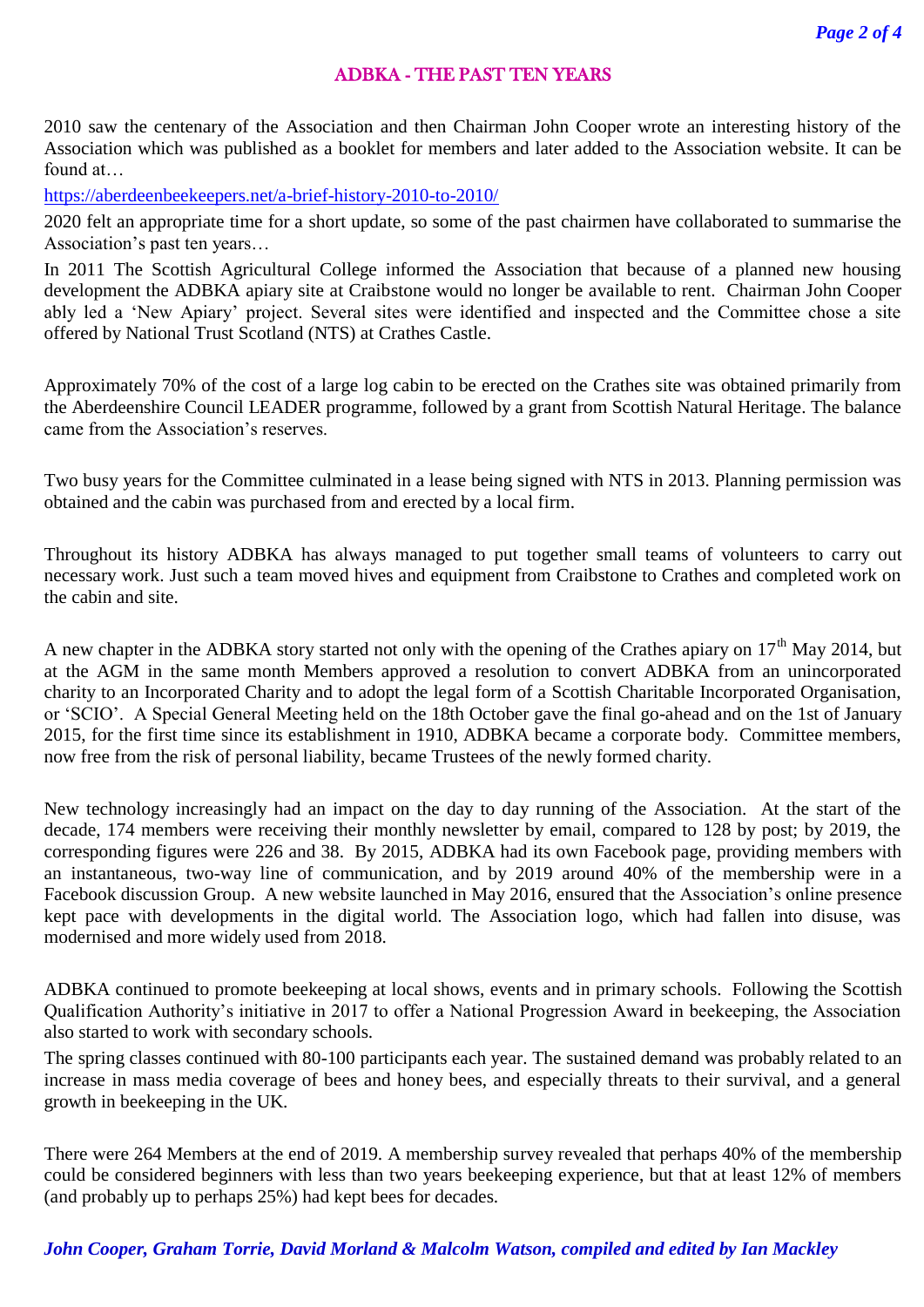# **DRONE BROOD REMOVAL**

If you haven't done it already, now would be a good time to reduce the *Varroa* mite population in your colonies using the drone brood removal method. Take a shallow frame of empty drawn comb (one you extracted honey from last year would do the job) and place this in the middle of the brood nest. The queen will immediately make use of the empty worker cells to lay her eggs, whilst the young bees will instinctively build drone comb beneath the frame. As soon as these cells are available to the queen, she will lay unfertilised eggs in them, which will hatch into drone brood. Adult female *Varroa* mites have a preference to enter drone brood cells to lay their eggs. As soon as these cells are capped (on the 9th or 10th day after the eggs were laid), take out the frame and cut away the drone comb with a sharp knife. Be careful. Destroy the comb, along with the mites, ideally in a garden incinerator or on a bonfire.



This photograph was taken on 5 May. It's a shallow frame that went into one of the ADBKA hives at our Crathes apiary on 14 April. The majority of the cells remain uncapped, so it can stay in the hive for another week before cutting it out.

To find out more, download the excellent information leaflet, Managing *Varroa*. It's free and can be found at:

[http://www.nationalbeeunit.com/index.cfm?pa](http://www.nationalbeeunit.com/index.cfm?pageid=167)  $geid=167$ 

*Graham Torrie*

# **THE BUMBLE BEES ARE OUT**

As our hives start coming to life again you will probably have noticed that the bumble bees are also out. At this time of year queens emerge from their solitary hibernation and forage for stores before laying eggs to begin a new nest. Most of the bumble bees in my area are the buff tailed *Bombus terrestris*. I found one dead queen in the mouse guard of a hive – she appeared to have got stuck in the process of breaking in to rob some stores.



Bombus terrestris Unlucky queen stuck in a mouse guard